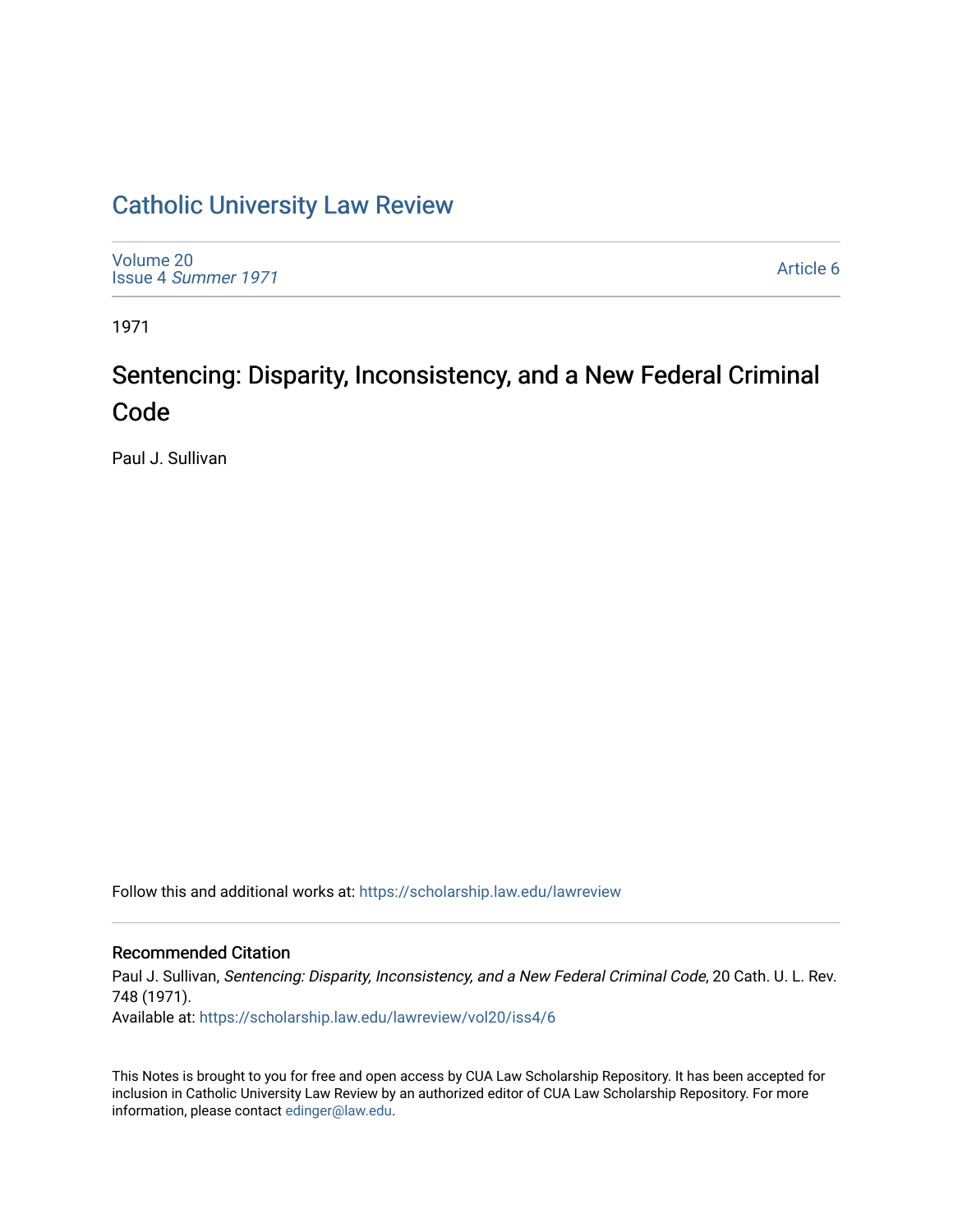### Sentencing: Disparity, Inconsistency, and a New Federal Criminal Code

 $\sim 10^{11}$ 

In **1966,** Congress established a National Commission on Reform of Federal Criminal Laws.' The duties of the Commission in reforming Title 18 were set forth as follows:

The Commission shall make a full and complete review and study of the statutory and case law of the United States which constitutes the federal system of criminal justice for the purpose of formulating and recommending to the Congress legislation which would improve the federal system of criminal justice. . . .<sup>2</sup>

Although the Commission concentrated on several problem areas within Title 18,<sup>3</sup> this article will examine only the Commission's recommendations to improve the imprisonment provisions of the federal sentencing system. Congress felt a particular need for reform of federal sentencing procedures. This can be seen through its directive that the Commission

**. . .** make recommendations for revision and recodification of the criminal laws of the United States, including . . . *such changes in the penalty structure* as the Commission may feel will better serve the ends of justice.<sup>4</sup>

The Commission has pinpointed three major shortcomings in the federal sentencing system: (1) mandatory sentences,<sup> $5$ </sup> (2) inconsistent penalty provisions, $6$  and (3) disparity in sentencing.<sup>7</sup> The problem of mandatory sentences, *i.e.,* statutory provisions fixing minimum prison terms without the opportunity for probation or parole, shall not be considered here since it is only rarely found in federal statutes and generally limited to federal narcotics

*6. Id.* at 1246.

<sup>1.</sup> Act of Nov. 8 , 1966, Pub. L. No. 89-801, 80 Stat. 1516, *as amended,* Act of July 8, 1969, Pub. L. No. 91-39, 83 Stat. 44.

<sup>2.</sup> *Id. §* 3.

<sup>3.</sup> For example, the proposed code will be more comprehensive, better integrated, and suggestive of a more restrained approach as to what constitutes federal criminal jurisdiction. FORWARD TO **FINAL** REPORT **OF THE NATIONAL COMMISSION ON REFORM** OF **FEDERAL** CRIMINAL LAWS at xi (1971) [hereinafter cited as PROPOSED **NEW FED-ERAL CRIMINAL CODE].**

<sup>4.</sup> Act **of Nov.** 8, 1966, Pub. L. No. 89-801, 80 Stat. *§§ 1516, as amended,* Act **of** July 8, 1969, Pub. L. No. 91-39, **83** Stat. 44 (emphasis added).

**<sup>5.</sup> WORKING PAPERS OF THE NATIONAL COMMISSION ON REFORM OF FEDERAL CRIM-INAL LAWS,** Vol. II, at **1251** (1970) **[hereinafter** cited at **WORKINO PAPERS].**

<sup>7.</sup> *Id.* at 1255.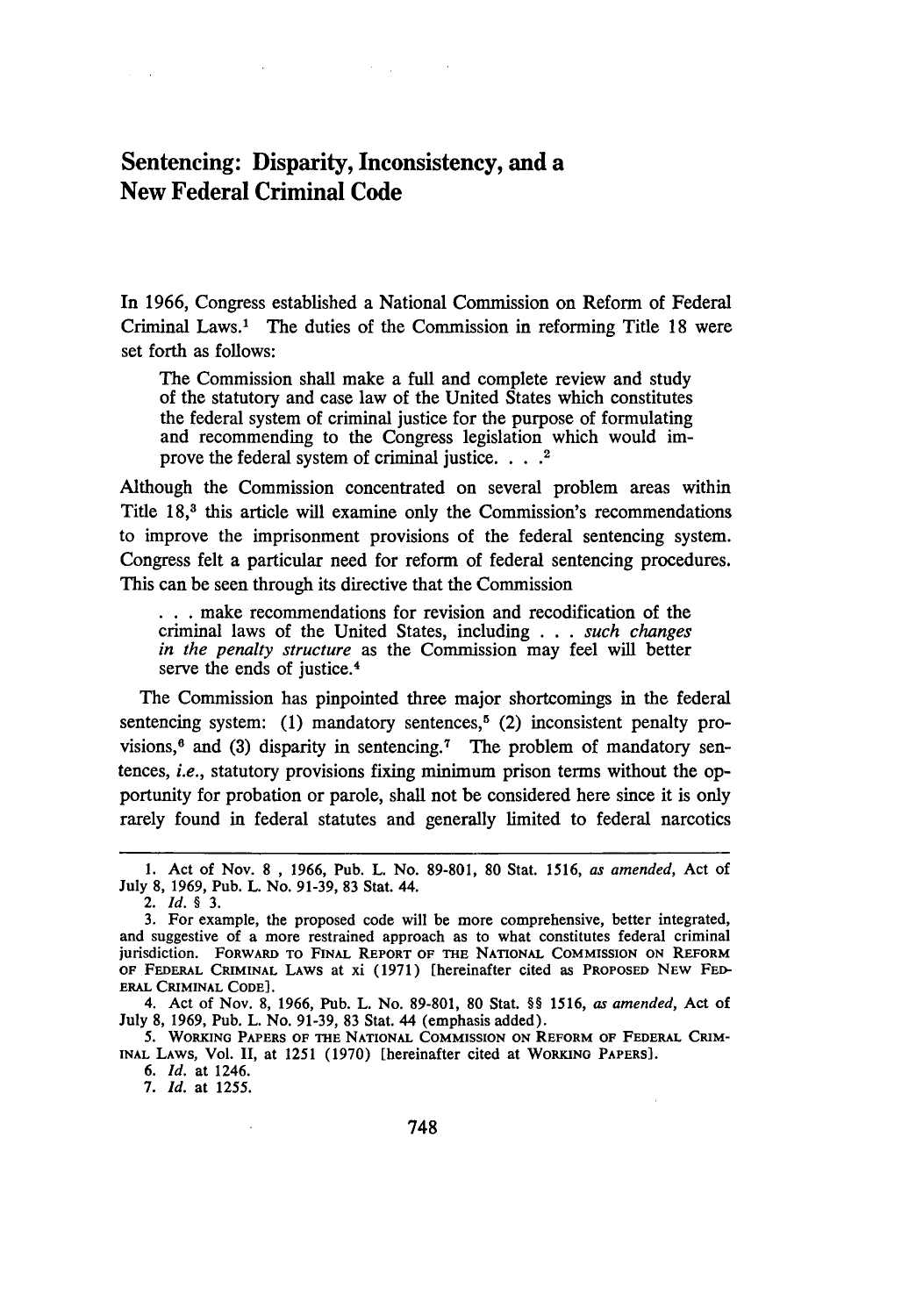laws.<sup>8</sup> In addition, statutory language included in the Commission's proposed new Federal Criminal Code appears to solve the problem simply **by** allowing indefinite sentences, probation, and parole in all federal convictions.<sup>9</sup>

#### *Inconsistency In Penalty Provisions*

Inconsistency in penalty provisions has been one of the foremost problems of our sentencing system. For example, a person convicted of making a "false, fictitious, or fraudulent" claim against a government department or agency subjects himself to five years imprisonment and a \$10,000 fine,<sup>10</sup> while a person convicted of a similar false claim in excess of **\$100** against the Post Office Department is subjected only to one year imprisonment and a **\$500**  $fine<sup>11</sup>$ . The existence of this disparity leads arguably to unequal treatment of some criminals. Prison discipline likewise is affected when inmates discover that their sentences are harsher than those of prisoners convicted of more serious offenses.1<sup>2</sup>

The principal factor leading to inconsistent penalty provisions is the "piecemeal" approach to the treatment of criminal issues. Title 18, like most state penal codes, was enacted on a "piecemeal" basis by "numerous differently composed legislatures"<sup>13</sup> with their own view as to what sentence best fits the crime. Professor Herbert Wechsler has bitterly criticized this "piecemeal" approach.

No branch of penal legislation is, in my view, more unprincipled or more anarchical than that which deals with prison terms that may or sometimes must be imposed on conviction of specific crimes. The legislature typically makes determinations of this order not on any systematic basis but rather **by** according its *ad hoc* attention to some discrete area of criminality in which there is a current hue and cry. Distinctions are thus drawn which do not have the slightest bearing on the relative harmfulness of conduct and the consequent importance of preventing it so far as possible, on the probable

**10. 18 U.S.C.** § **287** (1964).

**11.** *Id.* § **288** (1964).

12. WORKiNG PAPERS at 1246.

**13.** Note, *Statutory Structures* for *Sentencing Felons to Prison,* 60 COLUM. L. REv. 1134, 1138 (1960).

**<sup>8.</sup>** *Id.* at 1252.

**<sup>9.</sup>** PROPOSED NEW FEDERAL CRIMINAL **CODE.** Consider, for example, the following sections:

<sup>§ 3201(2)-</sup>A sentence of imprisonment of more than six months shall be an indefinite sentence.

<sup>§ 3101(1)-[</sup>a] person who has been convicted of a federal offense may be sentenced to probation or unconditional discharge. . . .

<sup>§ 3401(1)-</sup>lelvery prisoner sentenced to an indefinite term of imprisonment shall be eligible for release on parole upon completion of the service of any minimum term, or, if there is no minimum, at any time.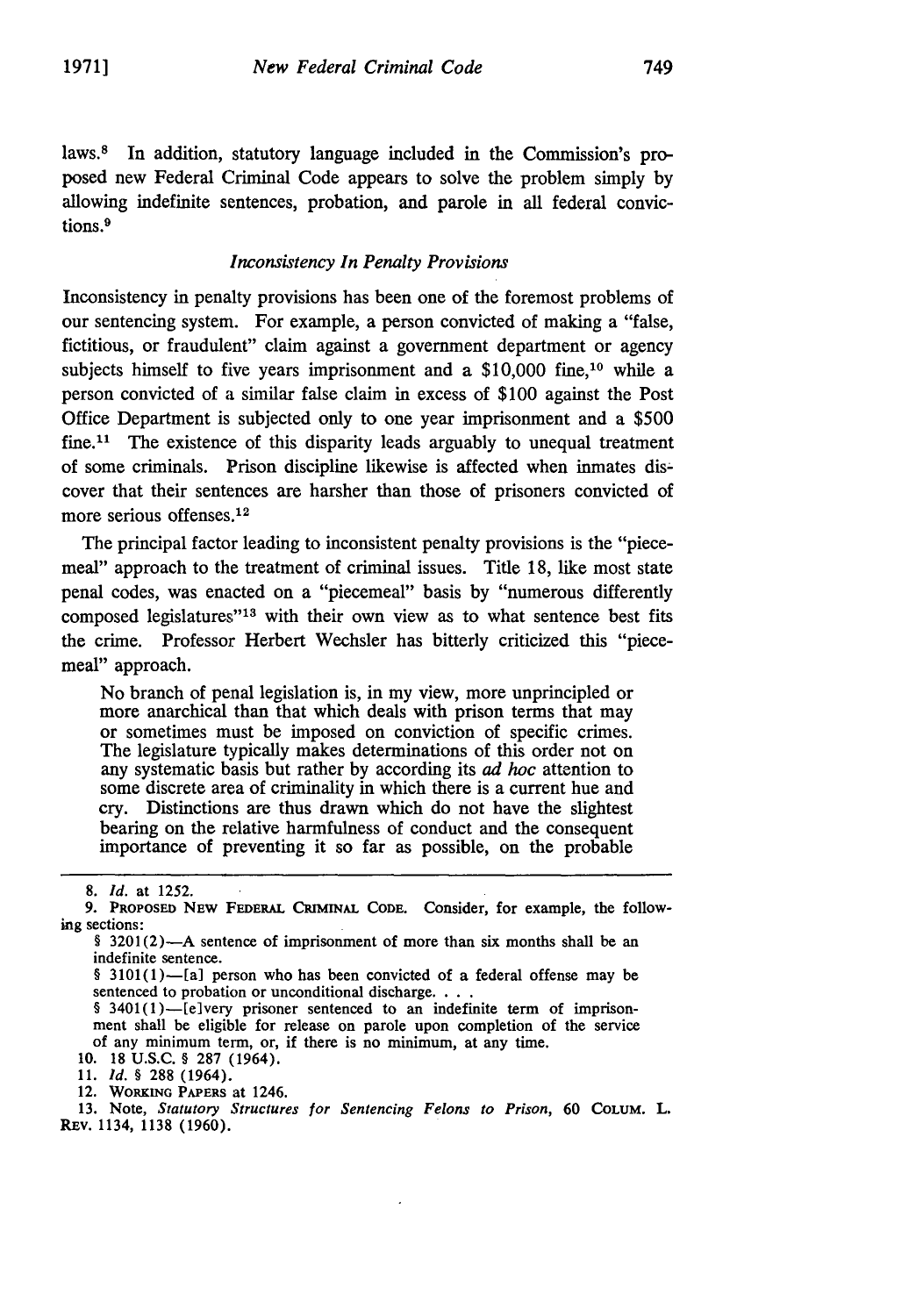dangerousness of the individual whose conduct is involved, or even on a public demand for heavy sanctions which is so inexorable that it cannot safely be denied. What dictates legislation is the simple point of politics that reelection demands voting against sin, whenever ballots on the question must be cast.<sup>14</sup>

Congressman Celler has voiced a similar but more reserved criticism:

The penalties imposed at other times and places have reflected the cultural preferences and exigencies of the era rather than any real attempt to weigh the value of the methods in use.<sup>15</sup>

It appears that a primary cause of sentence inconsistency is the enactment of criminal statutes with little consideration of what sentences are currently authorized for equally grave crimes.<sup>16</sup> Thus, a congressional committee considering what maximum sentence to fix for robbery of a post office, for example, should consider initially the present penalty for robbery of other federal buildings.

As a result of this "piecemeal" approach, there are a large and irrational number of federal sentencing categories.<sup>17</sup> Title 18 contains some 55 distinct punishment categories. Among these categories are 18 separate and distinct maximum prison terms ranging from 30 days to life imprisonment and death,<sup>18</sup> 14 different fine levels ranging from \$50 to \$25,000,<sup>19</sup> and various combinations of other prison terms and fines. Such numerous sentencing distinctions are clearly "in excess of those which could rationally be drawn on the basis of relative harmfulness of conduct or the probable dangerousness of the offenders. '20 Consequently, the Commission has recommended that Congress place criminal sentences within a few broad categories relating to the seriousness of the crime.

#### *The Proposed Code*

The Commission has recommended establishing six categories of federal offenses.2' Arguably, such categorization would

16. *See* note 13 *supra* at 1139.

17. *Id.* at 1250.

<sup>14.</sup> Wechsler, *Sentencing, Correction, and the Model Penal Code,* 109 **U. PA. L.** REV. 465, 472-73 (1961).

<sup>15.</sup> Pilot Institute on Sentencing, 26 F.R.D. 231, 243 (1960) (remarks of Rep. Celler).

**<sup>18.</sup>** 30 days, **90** days, **3** months, 6 months, 1 year, 2 years, 3 years, 4 years, 5 years, 6 years, 7 years, 10 years, **15** years, 20 years, 25 years, 30 years, life, and death. **WORKING PAPERS at** 1250.

**<sup>19. \$50, \$100, \$150,</sup>** \$200, **\$250, \$300, \$500, \$1,000,** \$2,000, **\$3,000, \$5,000, \$10,000,** \$20,000, and **\$25,000.** *Id.*

<sup>20.</sup> THE **PRESIDENT'S COMMISSION OF LAW ENFORCEMENT AND ADMINISTRATION OF JUSTICE, TASK FORCE REPORT: THE COURTS** 15 **(1967),** [hereinafter **cited as TASK FORCE REPORT: THE COURTS].**

<sup>21.</sup> **PROPOSED NEW** FEDERAL **CRIMINAL CODE** § **3002.**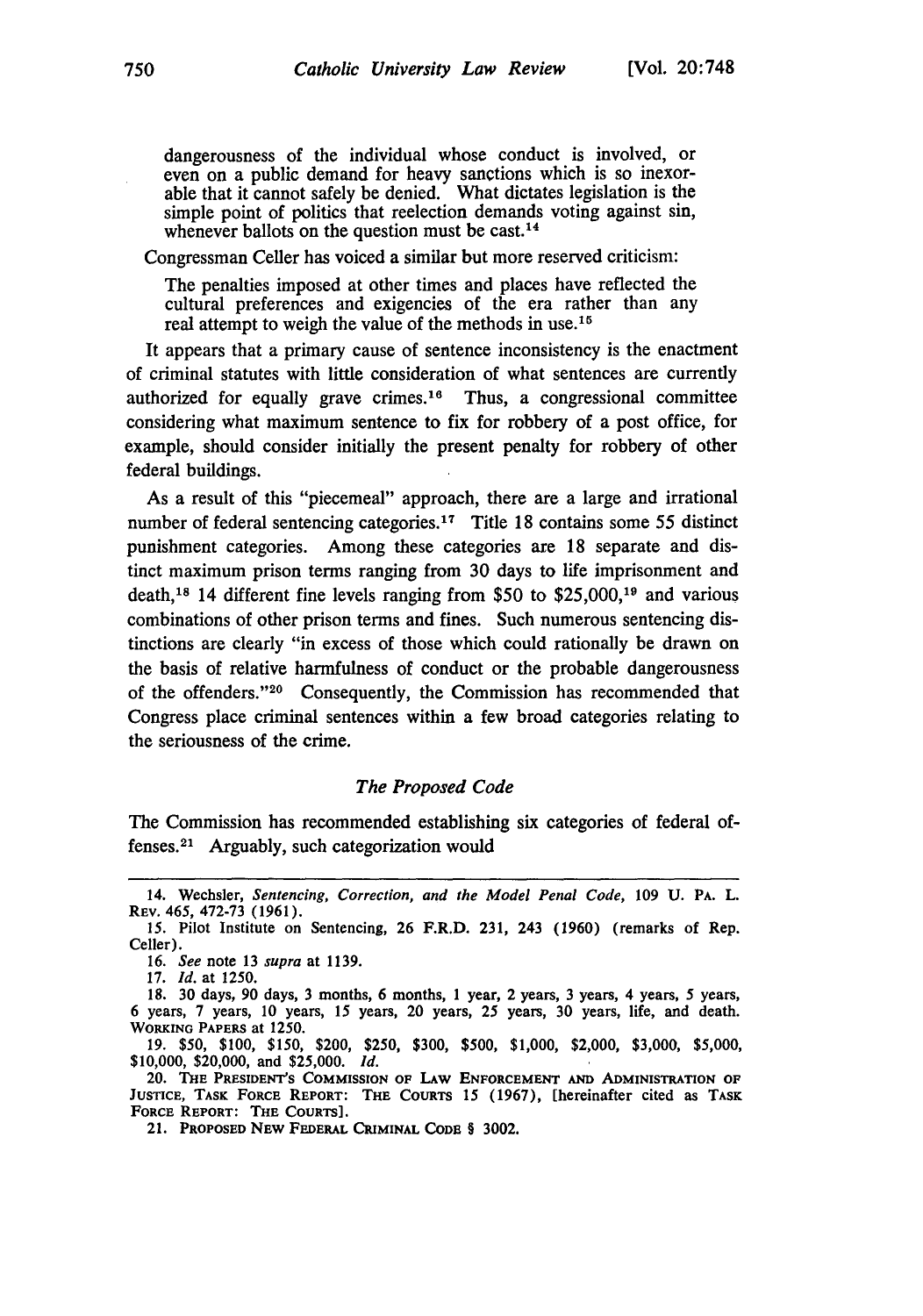achieve a sense of order, and yet, at the same time, permit legislative grading of offenses of different levels of severity within controlled limitations. <sup>22</sup>

Specifically, Section 3002 of the proposed code establishes the following categories: Class A, B and C felonies, Class A and B misdemeanors, and infractions. As might be expected, the Class A felony includes the most serious offenses such as intentional murder and forcible rape while the infraction category includes minor offenses such as speeding violations. Authorized prison terms for each category are as follows:

| Class A felony      | $\frac{1}{2}$ | no more than 30 years            |
|---------------------|---------------|----------------------------------|
| Class B felony      |               | - no more than 15 years          |
| Class C felony      |               | - no more than 7 years           |
| Class A misdemeanor |               | - no more than 1 year            |
| Class B misdemeanor |               | - no more than 30 days           |
| Infractions         |               | $-$ no prison term <sup>23</sup> |

Under the proposed code, the maximum penalties imposed would depend upon the category of the offense. Accordingly, proponents argued that such categorization would foster consistency of treatment for existing offenses, and help in determining the most appropriate sentencing level for new offenses. <sup>24</sup>

Even if the Commission's recommendations are followed, the problem of sentence inconsistency, although reduced, will still exist. Different generations frequently hold divergent views as to the seriousness of specific offenses. Thus, when enacting a new criminal law to deal with current problems, the enacting Congress might believe the crime to be a Class B felony, whereas a subsequent Congress would think that a Class A misdemeanor designation was more appropriate.<sup>25</sup> Unfortunately, as these laws become antiquated, there is little likelihood of repeal or amendment.

Based on the above reasoning, many of the problems prevalent in the present criminal code will carry over to the new code. As Professor Wechsler has stated, "the law that governs sentence and correction needs sustained and critical attention."<sup>26</sup> Therefore, although the Commission's recommendations go far toward curing present deficiencies, more is needed. Congress should consider establishing the National Commission on Reform of Federal Criminal Laws as a permanent body, whose sole function would be the periodic review of the Code.

<sup>22.</sup> WORKING PAPERS at **1303.**

**<sup>23.</sup>** PROPOSED NEW FEDERAL CRIMINAL CODE § 3201.

<sup>24.</sup> **WORKING** PAPERS at 1259.

**<sup>25.</sup>** A good example is the federal narcotics law.

**<sup>26.</sup>** See Wechsler, note 14 supra at 493.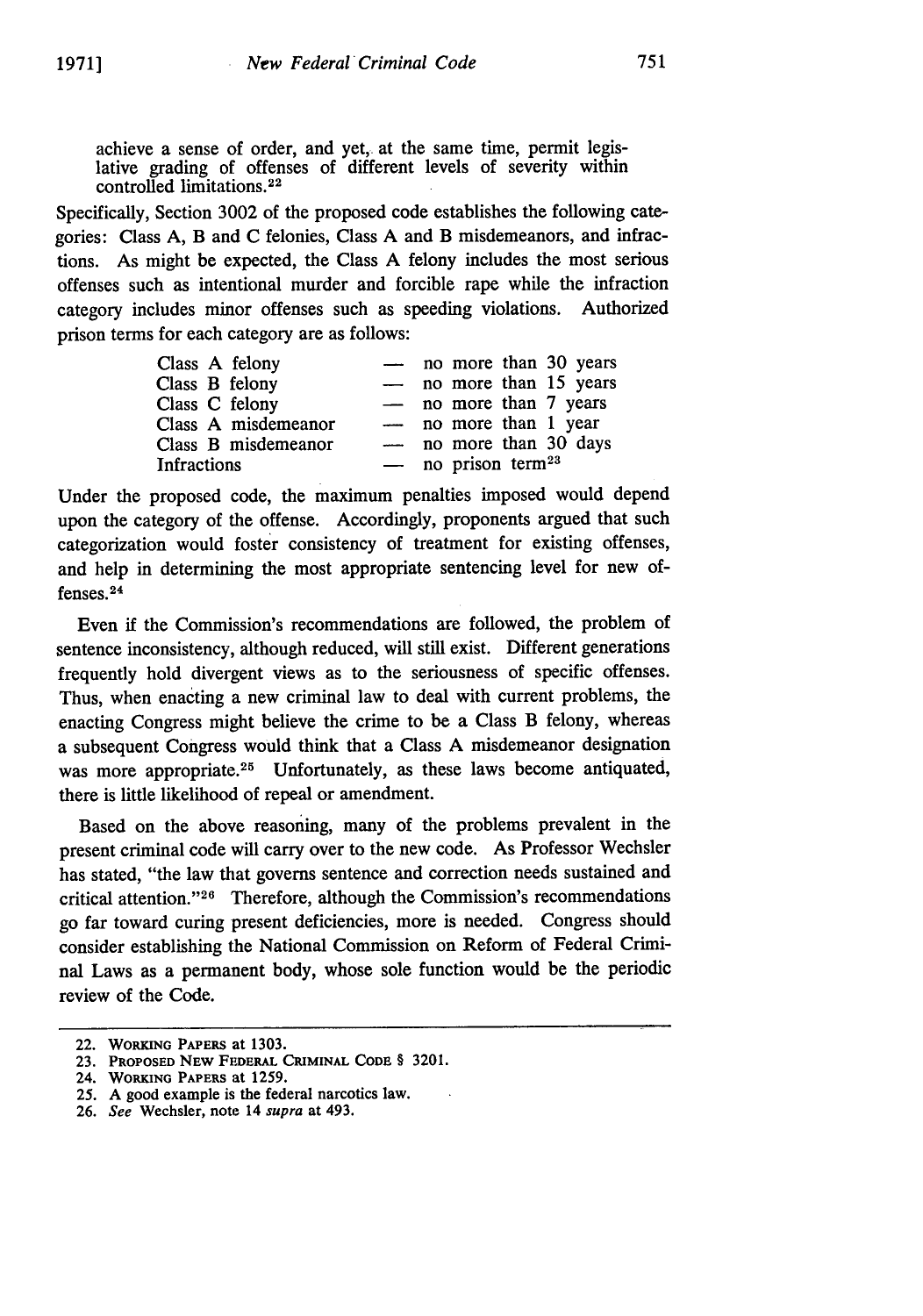#### *Disparity In Sentencing*

Although the twentieth century has witnessed a remarkable trend toward greater judicial discretion in sentencing, this has not always been so:

[T]he federal sentencing system started with the assumption that the Congress should control sentencing and that no discretion should be delegated either to the sentencing judge or a parole board. <sup>27</sup>

The trend toward greater judicial discretion did not continue unchallenged. Critics charged that greater discretion would mean greater disparity and, in turn, greater injustice. Their fears were best summarized by Professor Glueck who noted that "the entrusting of undisciplined discretion [could] lead, at worst, to tyrannical abuse of power and, at best, to erratic decisions."28

Nevertheless, these critics represented the minority view. Proponents of more flexibility within the sentencing system readily conceded the possibility of greater disparity, but insisted that each individual case had its own peculiar circumstances, and that different circumstances required different sentences. Thus, the theory advanced was that

although . . .a burglary [was] always a burglary, not all burglars [were] alike in the motivations of their crime, in their mental and emotional makeup, social background, probability of recidivism and such circumstances which [were] certainly every bit as relevant to the aim of protecting society as [was] the crime itself, if not more so. Such factors [made] each crime a unique event and each criminal a unique individual. <sup>29</sup>

Today, there is a widespread belief that some degree of disparity is justifiable.80 For example, the President's Commission on Law Enforcement and Administration of Justice lists three justifications for such a belief:

- (1) the need for variations based on relevant differences in offenders;
- (2) the fact that statutory definitions of crimes encompass a a fairly broad range of conduct having varying degrees of seriousness; and
- (3) the effect of various geographical factors *(e.g.,* differences in public apprehension regarding crime, and the need to offer more lenient sentences for defendants assisting public prose-<br>custors).<sup>31</sup>

31. *Id.*

<sup>27.</sup> Pilot Institute on Sentencing, 26 F.R.D. 231, 257 (1960) (remarks of Judge Campbell).

<sup>28.</sup> Glueck, *The Sentencing Problem,* 20 **FED.** PROB. 15 (1956).

<sup>29.</sup> *Id.* at 16.

<sup>30.</sup> TASK **FORCE REPORT: THE** CouRTs at **23.**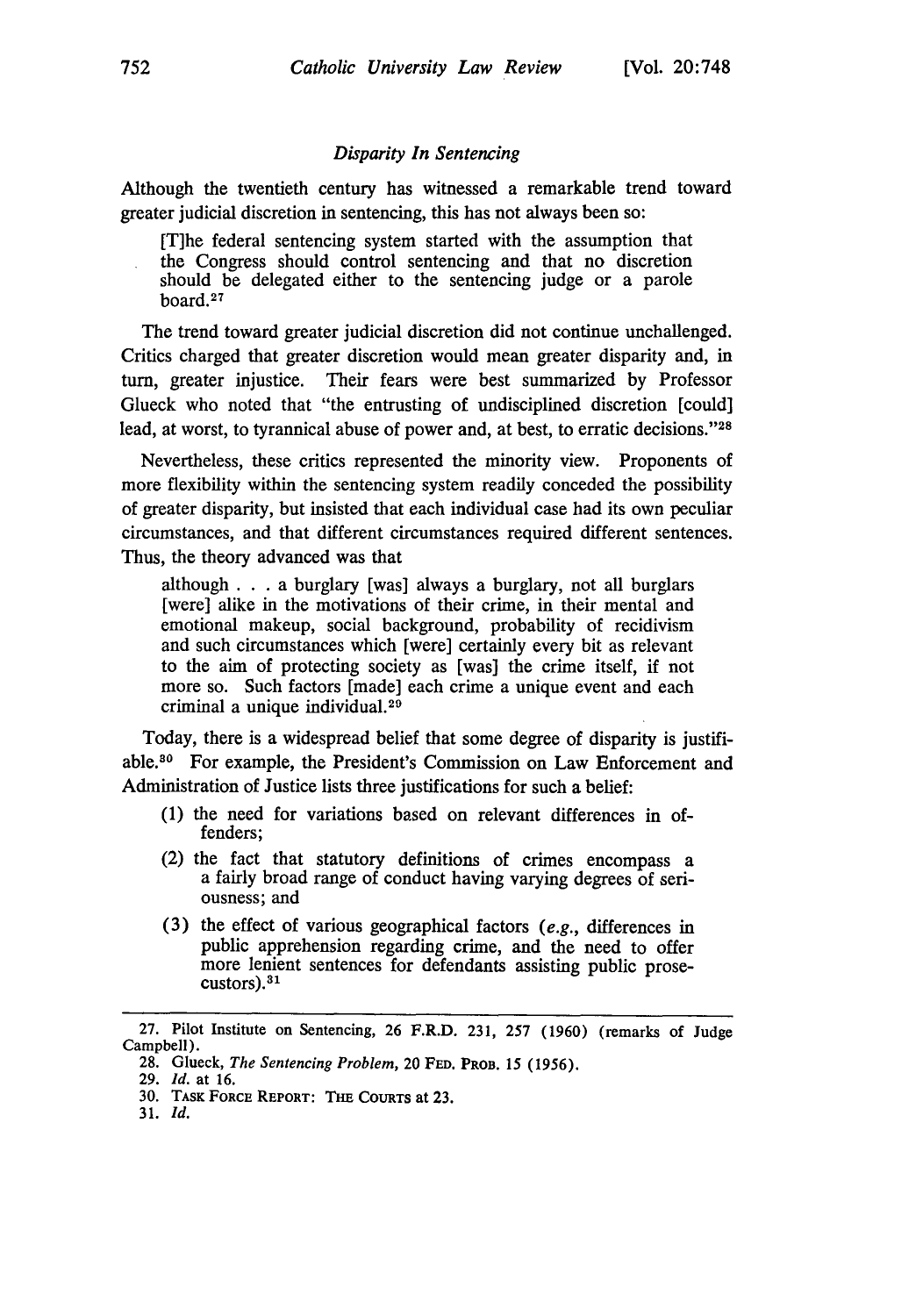While penologists have been placing such emphasis on the individual, and judges on the tailoring of their sentences to fit each particular case,<sup>32</sup> the problem remains that two judges will rarely impose the same sentence even though the circumstances are nearly identical.<sup>33</sup> Unfortunately, reducing disparity significantly is a formidable, if not impossible task. As Congressman Celler noted, "[W]ith 248 federal district judges and 248 different personalities, it is understandable that disparities should develop."<sup>34</sup> That the Congressman's remark was an understatement can be seen from the following survey of average sentences imposed by a few selected federal courts:

- 1) Narcotics Violations (1965) 83 months (10th Circuit) 44 months (3d Circuit)
- 2) Forgery (1962) 68 months (Northern District of Mississippi) 7 months (Southern District of Mississippi) 3) Auto Theft (Southern District of Iowa) 14 months (Northern District of New York) <sup>35</sup>

It should be noted that disparity is not limited solely to prison terms. Probation has been used by some judges in less than 10 percent of their cases, while others have utilized it up to 80 percent of the time.<sup>36</sup>

Finally, although judicial discretion is the greatest single cause of disparity, the absence of any flexibility in sentencing would lead to similar results. No single statutory definition can encompass the "infinite variations in the gravity of crimes." $37$  Nor can a statutory definition ever provide adequately for the diverse character of individual offenders.<sup>38</sup>

Legislatively fixed sentences are as undesirable as unbridled judicial discretion. Presumably, any reasonable solution lies between these two extremes. The success of the National Commission depends basically on whether the Commission has located and defined this point.

<sup>32.</sup> See Glueck, note 28 supra at **15-16.**

<sup>33.</sup> See, e.g., Gaudet, Harris and St. John, Individual Differences in the Sentencing Tendencies of Judges, 23 **J.** CRIM. **L.C.** & **P.S. 811** (1933). See also Everson, The Human Element in Justice, **10 J.** CRIM. **L.C.** & **P.S. 90 (1919);** Lane, Illogical Variations in Sentences of Felons Committed to Massachusetts State Prison, 32 **J. GRIM. L.C. & P.S. 171** (1941).

<sup>34.</sup> See note 15 supra at 242.

<sup>35.</sup> **TASK** FORCE REPORT: **THE COURT at 23.**

<sup>36.</sup> Rubin, Disparity and Equality of Sentences-A Constitutional Challenge, 40 F.R.D. 55, 56 **(1966).**

<sup>37.</sup> See Wechsler, supra note 14 at 478.

**<sup>38.</sup> Id.**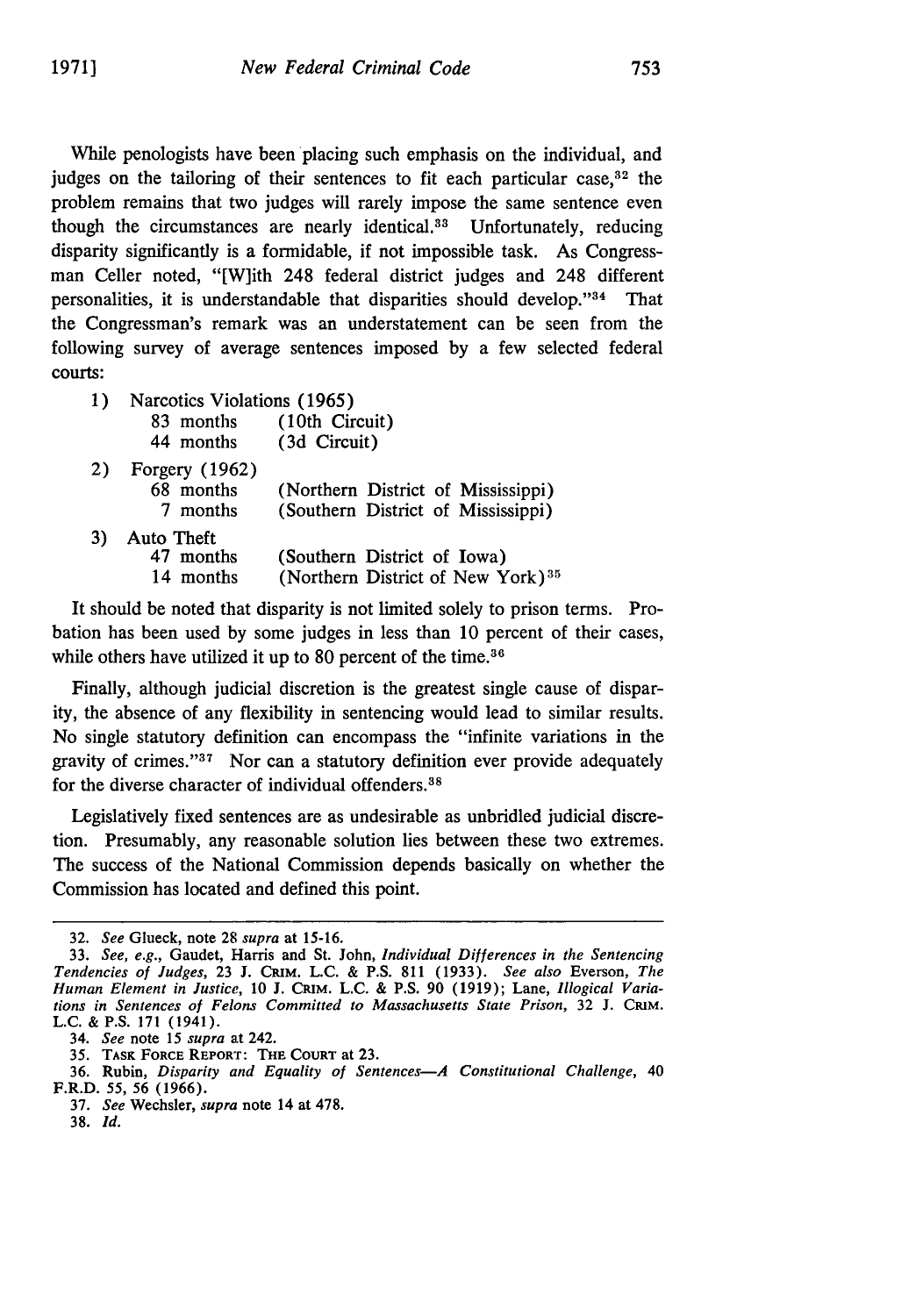#### *Under The Proposed Code*

At first glance, certain sections of the proposed code appear to enhance rather than reduce disparity. For example, minimum sentences are clearly discouraged under Section 3201(3) and allowed only for Class A and Class B felonies, and then only in exceptional cases.<sup>39</sup> While it has been argued that fixing lower minimums (or doing away with them completely) is sound policy from the standpoint of flexibility within the courts, it cannot but increase disparity since "variations formerly confined to maxima, will now extend to minima as well."<sup>40</sup>

Should Congress accept the proposed new code, prison terms would become generally less severe then those existing today. One factor contributing to this result would be the code's innovative provision for parole within every prison sentence. Section 3201(2) states in part that:

[t]he maximum term of every indefinite sentence imposed by the court shall include a prison component and a parole component. The parole component of such maximum term shall be (i) onethird for terms of nine years or less; (ii) three years for terms between nine and fifteen years, and (iii) five years for terms more than fifteen years; and the prison component shall be the remainder of such maximum term.41

The above provision represents a significant departure from current practice since parole becomes an integral part of the sentence. Contrast this with the present system under which a dangerous offender, *serving all his term in prison,* would not be subject to parole whereas a rehabilitated or non-dangerous offender, *released from prison early,* would be subject to a lengthy parole extending over the remaining period of his sentence.

As an example of why prison terms would be shorter under the proposed code, consider the following illustration. Although a 30 year maximum sentence would be authorized for commission of a Class A felony, the maximum time a criminal could be imprisoned would be 25 years, since maximum terms under the proposed code include both a prison and a parole component and the parole component for a Class A felony would probably be five

**<sup>39.</sup>** PROPOSED **NEW** FEDERAL CRIMINAL **CODE** § 3201(3) states the following: An indefinite **sentence** for a Class A or B felony shall have no minimum **term** unless **by** the affirmative action of the court a term is set at no more than one-third of the prison component actually imposed. No other indefinite sentence shall have a minimum term. The court shall not impose a minimum term unless, having regard to the nature and circumstances of the offense and the history and character of the defendant, it is of the opinion that such a term is required because of the exceptional features of the case. . **..**

**<sup>40.</sup>** See Wechsler, supra note 14 at 479.

**<sup>41.</sup> PROPOSED NEW** FEDERAL CRIMINAL **CODE** § **3201(2).**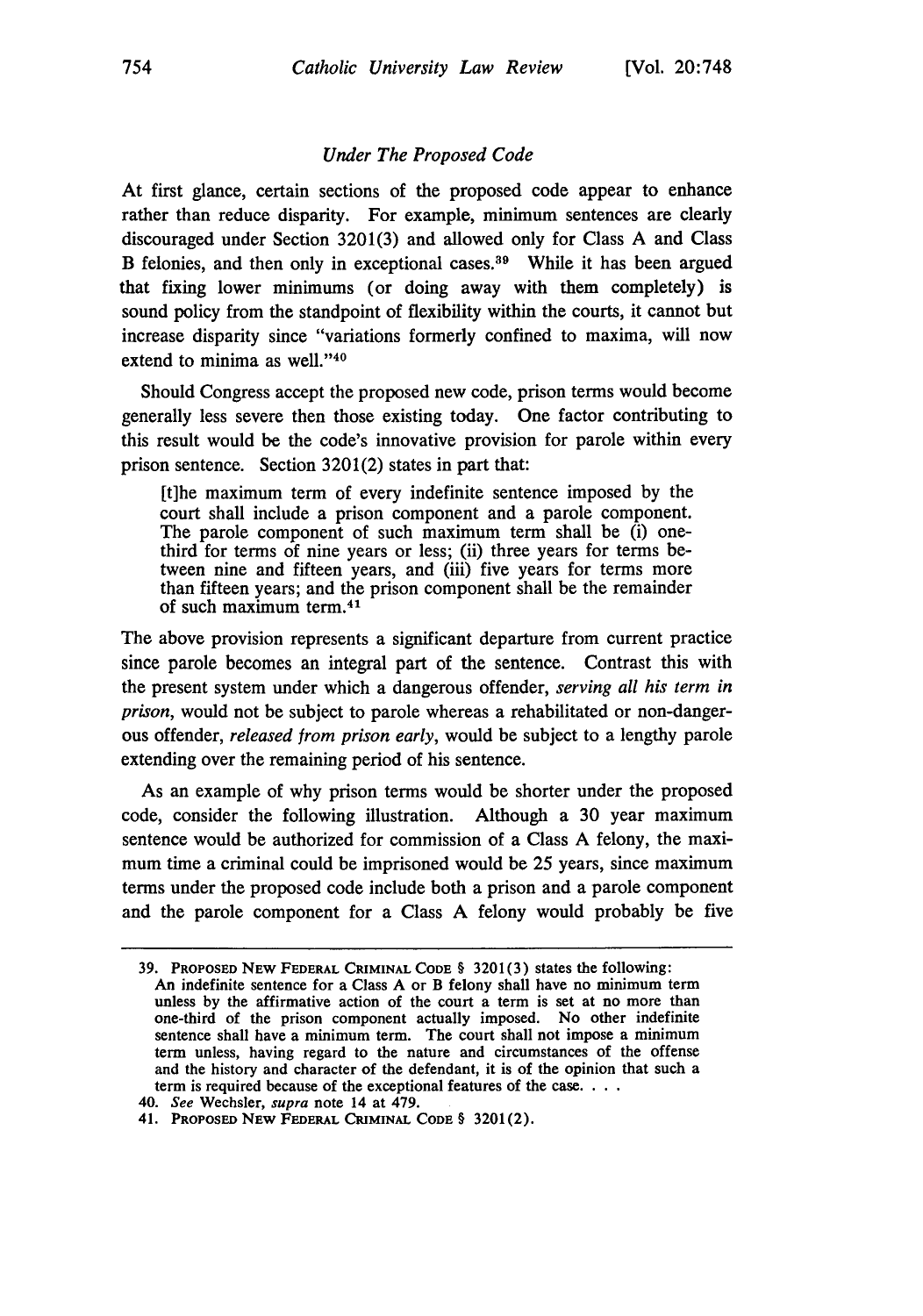years. $42$  Similarly, the only time a court could see a maximum term of greater than 20 years for a Class A felony, 10 years for a Class B felony, or 5 years for a Class C felony, would be in the case of a "dangerous special offender." Generally, the "dangerous special offender" category would include persistent felony offenders; professional criminals or leaders of organized crime; dangerous, mentally abnormal offenders; and offenders who used firearms or other destructive device in the commission.<sup>43</sup> Thus, most Class A felons who appear to be liable for a maximum term of 30 years would at most, barring some facts making him a danger to the community, subject himself to a 20 year maximum term (15 years imprisonment and five years parole). Note that all of the above mentioned terms are maximum terms and in no way indicative of how much time the felon will actually spend in prison. This is particularly significant since there are enormous differences between sentences the system authorizes and sentences imposed by judges. Furthermore, few felons actually serve their full sentences as originally imposed.<sup>44</sup>

Under section 3201(2), all prison sentences over six months would be indefinite. Since judges and parole authorities would thereby retain significant discretion in setting the length of sentences or the time of parole, the problem of disparity in sentencing will remain a troublesome one even in the event that Commission recommendations are accepted by Congress and enacted into law. The new code, however, would ease the problem somewhat by setting forth various criteria which, "while not controlling the discretion of the court, shall be accorded weight in making determinations."<sup>45</sup> Examples of factors to be considered in determining what sentences should be accorded, or at what time to grant parole, are found in Sections 3101, 3202, and 3402. They include such factors as danger of further criminal activity, amount of provocation, the desire for restitution to victims, past records, cooperation with officials, and effect on institutional discipline.

#### *Conclusion*

The present federal criminal code is grossly inadequate. It is not structured rationally, and is little more than a poorly organized compilation of existing criminal statutes. The most promising aspect of the Commission's proposed code is the attempt to integrate the various code sections into a rational

42. *Id.*

<sup>43.</sup> For a precise definition of "dangerous special offender" **see PRoPosED NEw FEDERAL** CRIMINAL **CODE §** 3202(2).

**<sup>44.</sup> WORKING PAPERS** at **1256.**

<sup>45.</sup> **PROPOSED NEw FEDERAL CRIMINAL CODE** § **3101(3).**